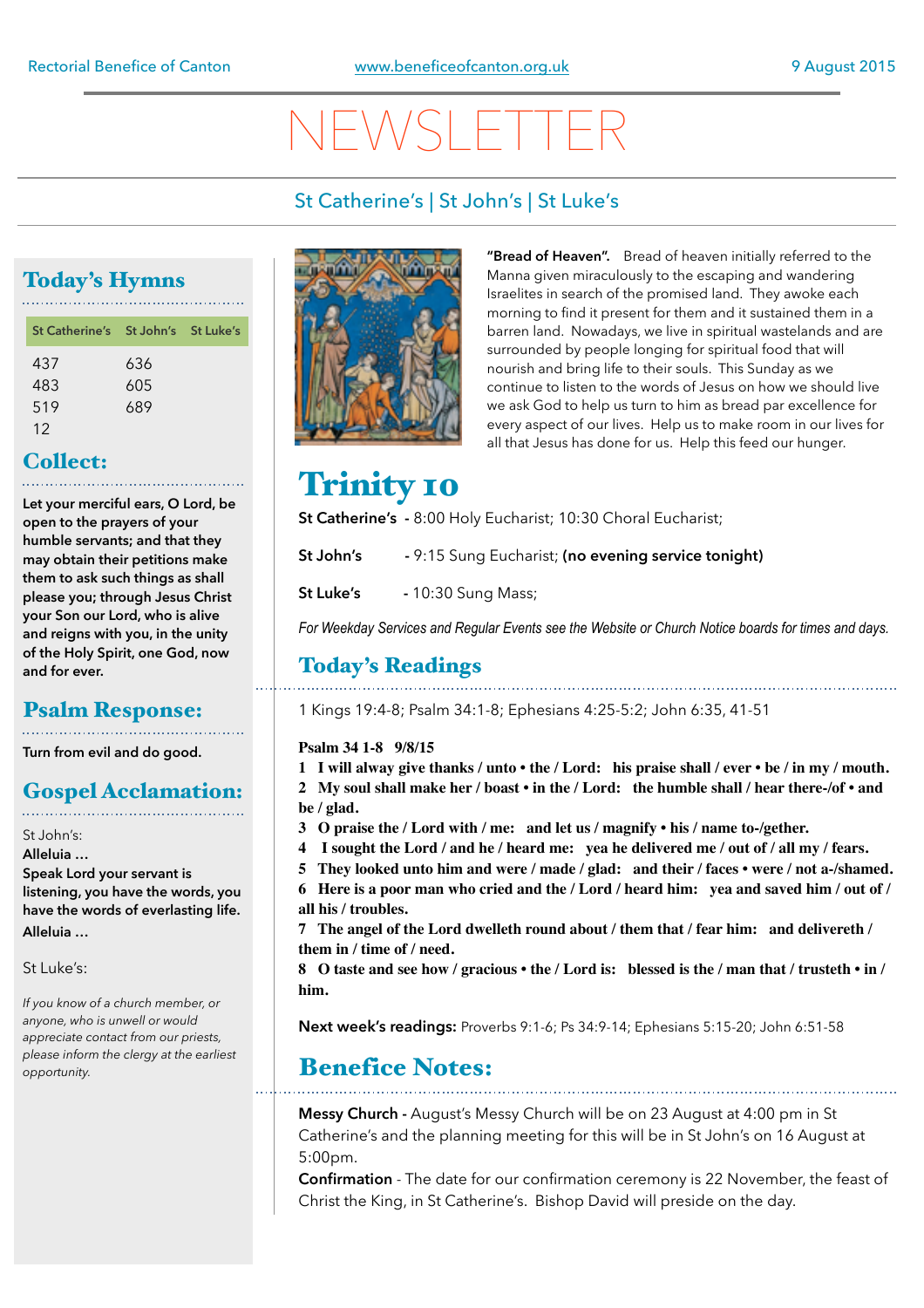#### Rectorial Benefice of Canton [www.beneficeofcanton.org.uk](http://www.beneficeofcanton.org.uk) 9 August 2015

**Noticeboard** - If you would like to include something in the notes please send it to [linsaycoolhouse@hotmail.com](mailto:linsaycoolhouse@hotmail.com).

**Vestry Home Group** - Thursdays 7-9pm in St John's - Informal bible study of the readings of the coming Sunday.

**Changes to Services for August** - There will be no Sunday **evening** services in the Benefice during August and there will be only **one 8.00 am** celebration of the Eucharist at on Sundays. The main Sunday morning services and weekday services will not be affected. This will alternate between St John's and St Catherine's. The 8:00 am Eucharist in St John's will be on 2 and 16 August and in St Catherine's on 9 and 23 August. The usual service pattern will resume in September.

**Churches Together** - A new website has started to allow the joint services and social action of Churches Together in Canton to be promoted. [www.cantonchurches.org.uk](http://www.cantonchurches.org.uk) Our Benefice is a key supporter of this. The ventures so far are: joint

worship three times a year, Canton Messy Church, Churches Youth Club and the Night Shelter which Calvary baptist hosts. **Youth Club** - Most volunteers for the youth club have returned the necessary forms. We still have one or two outstanding which could delay our programme. Currently we are looking at starting the Youth Club on two nights a week in September. Wednesday nights for young people aged 11 plus in Calvary Baptist; Friday nights for young people in school year 9 and above in St Catherine's hall from 7-9pm.

**Spring Clean in Autumn** - Dates are as follows: Sat 19 September - St John's; Sat 10 October - St Luke's; Sat 17 October - St Catherine's. We are asking if you could give us one of these days to help clean, tidy, repair, beautify our churches and halls. It would be great if individuals from different churches could help out with the Autumn Clean of each of the churches as a sign of mutual support and generosity. We are asking if you could give us one day out of the three. More details to follow. **Benefice Magazine - Summer Edition:** Is now available at the back of our churches.

**Paradise Run -** The next run is on Saturday15 August. Please take tour food to Sylvia's (114, Pencisely Road) or to Diana's (23, Greenfield Avenue) between 6-7pm on the day. If you would like to know more, contact Diana (02921 400367 / 07754179373). Thank you so much.

### St Catherine's Notes:

**Hall Bookings -** To book the Hall contact the clergy or email [hall.stcatherines@gmail.com](mailto:hall.stcatherines@gmail.com). **Gardening Club** - Every Tuesday from 1:30 until 3:00 pm. All are welcome. For more details ask Hilary or Gareth.

## St John's Notes:

**Church Booking** - To book the Church please contact the clergy (see below for contacts). **Ty Bronna -** The collection this month (August) is for sugar, tea and coffee.

## St Luke's Notes:

**Hall Bookings -** To book the Hall please contact Jackie or Haydn Page on 029 2091 3808 [haydnpage@hotmail.co.uk](mailto:haydnpage@hotmail.co.uk)

**Recently Departed:** Ian Sennett

#### This Week in the Benefice: (Diocesan Prayer / Anglican Prayer Cycle / Events and Services)

**Sun 9** Colwinston, Llandow, Llysworney, Alan Kettle (PinC); Rochester, USA **Trinity 10**;

**Mon 10** Llangan and St Mary Hill; Rockhampton, Australia; **St Lawrence;** 

**Tues 11** RB Cowbridge, Edward Dowland-Owen (TV); Rokon, Sudan; **St Clare of Assisi;** 

**Wed 12** SE Wales Deaf Association and deaf congregations; Rorya, Tanzania; **Ann Griffiths, poet;** 

**Thur 13** RB Llantwit Major, Huw Butler, Anthony Beer (TV), Rachel Simpson (C); Rumbek, Sudan; **Jeremy Taylor, Bishop;** 

**Fri 14** Pendoylan w Welsh St Donats, Edward Counell, Rumonge, Burundi; **St Maximilian Kolbe;** 

**Sat 15** Peterston-Super-Ely w St Brides-Super-Ely, Martyn Davies (PinC); Rupert's Land, Canada; **Mary, Mother of Our Lord;** 

**Sun 16** Pontyclun and Talygarn w Llanharry, Sue Rees (V); Ruvuma, Tanzania; **Trinity 11**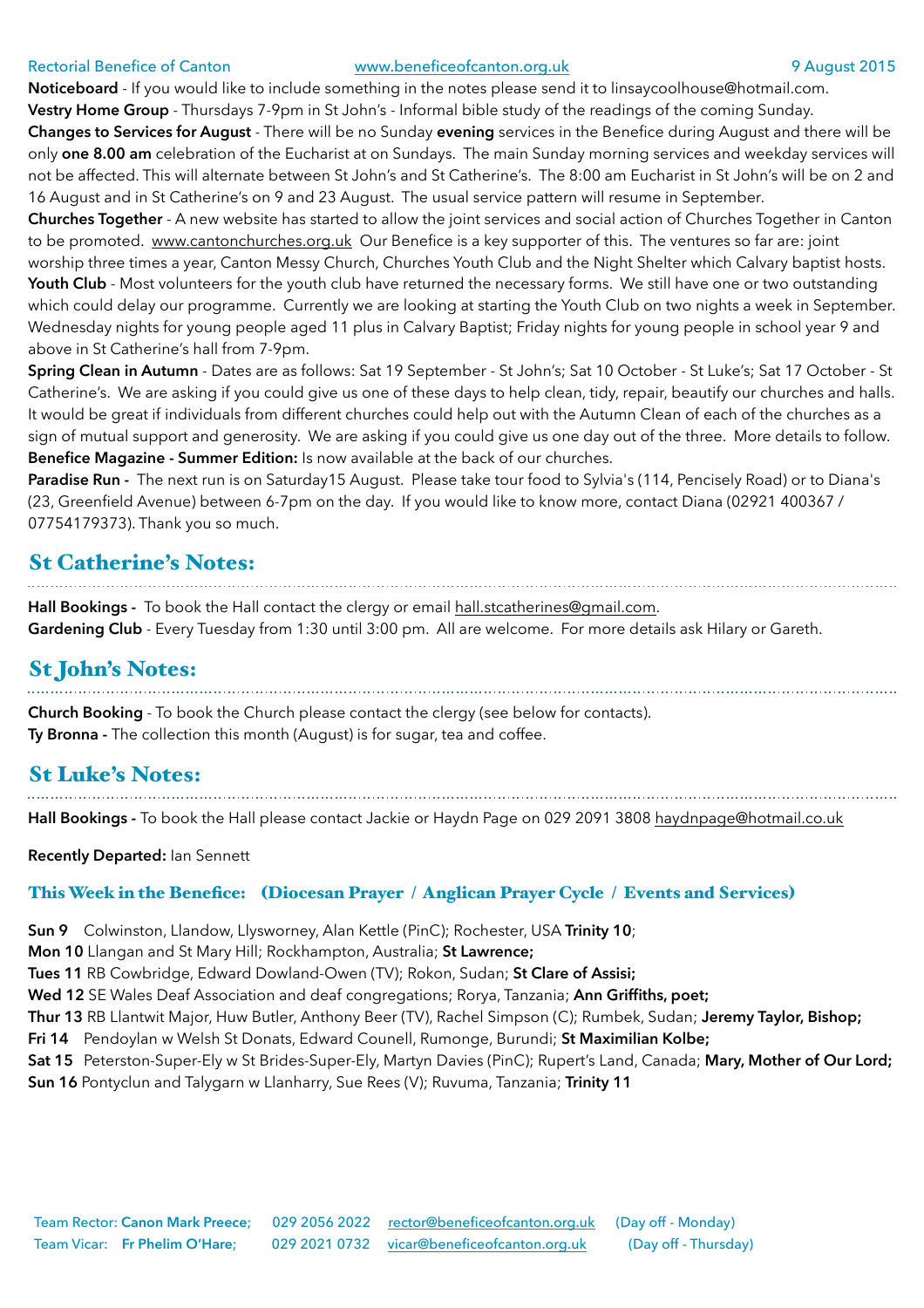### Rectorial Benefice of Canton **[www.beneficeofcanton.org.uk](http://www.beneficeofcanton.org.uk)** 9 August 2015 **9 August 2015 – Tenth Sunday after Trinity** *(Proper 14)*

### **Collect of the Day**

Let your merciful ears, O Lord, be open to the prayers of your humble servants; and that they may obtain their petitions make them to ask such things as shall please you; through Jesus Christ your Son our Lord, who is alive and reigns with you, in the unity of the Holy Spirit, one God, now and for ever.

### **First Reading**

A reading from the first book of Kings.

Elijah went a day's journey into the wilderness, and came and sat down under a solitary broom tree. He asked that he might die: 'It is enough; now, O LORD, take away my life, for I am no better than my ancestors.' Then he lay down under the broom tree and fell asleep. Suddenly an angel touched him and said to him, 'Get up and eat.' He looked, and there at his head was a cake baked on hot stones, and a jar of water. He ate and drank, and lay down again. The angel of the LORD came a second time, touched him, and said, 'Get up and eat, otherwise the journey will be too much for you.' He got up, and ate and drank; then he went in the strength of that food forty days and forty nights to Horeb the mount of God.

*1 Kings 19.4-8*

This is the word of the Lord. **Thanks be to God.**

### *Psalm 34.1-8*

### R **Turn from evil and do good.**

I will bless the Lord at all times; his praise shall ever be in my mouth. I will glory in the Lord; let the humble hear and rejoice. **R**

Proclaim with me the greatness of the Lord; let us exalt his name together. I sought the Lord and he answered me and delivered me out of all my terror. **R**

Look upon him and be radiant, and let not your faces be ashamed. I called in my affliction and the Lord heard me and saved me from all my troubles. **R**

The angel of the Lord encompasses those who fear him, and he will deliver them. Taste and see that the Lord is good; happy are they who trust in him! **R Second Reading**